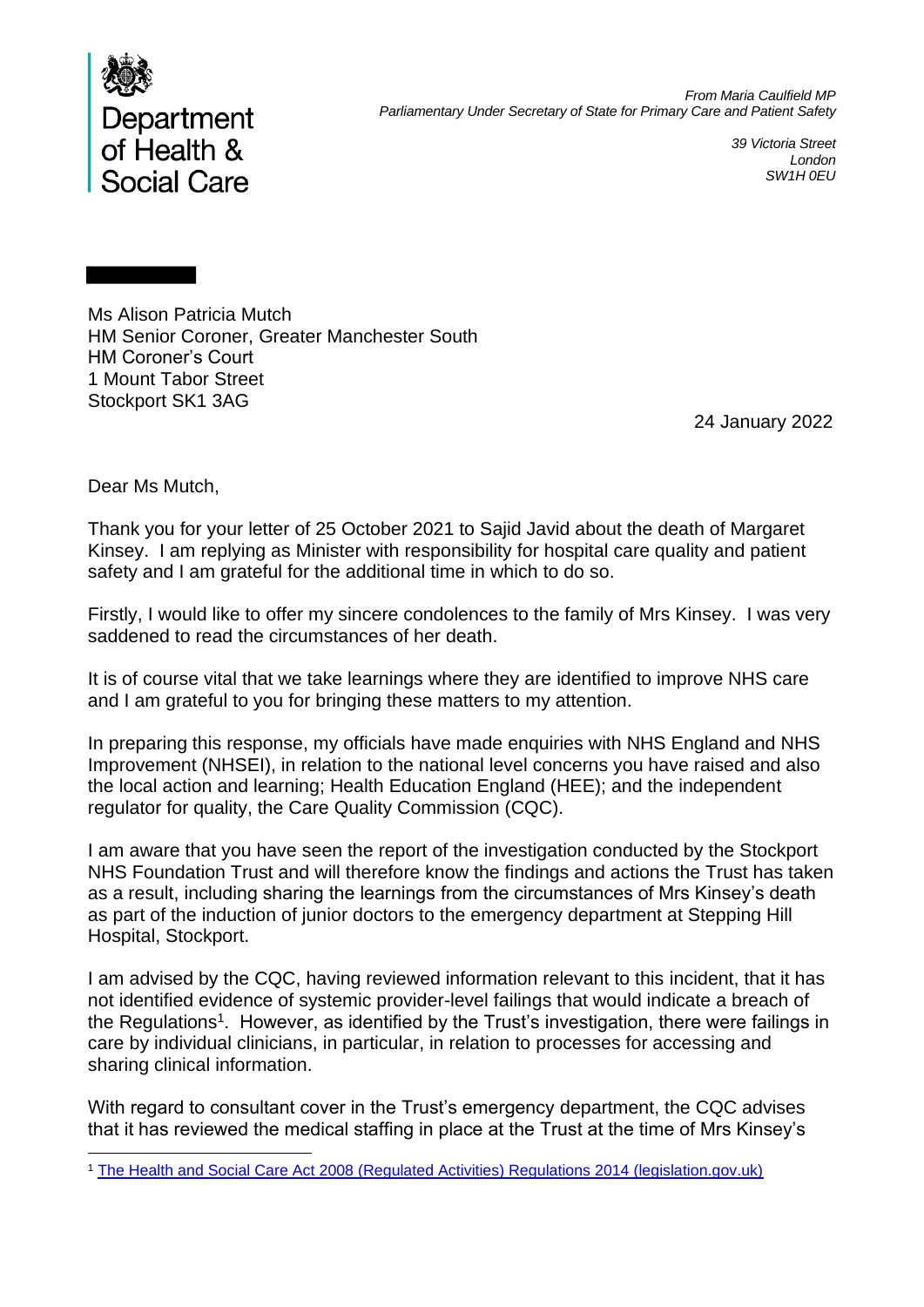death and has concluded that the planned medical staffing was being met. I am informed that the CQC has recently inspected the emergency department at Stepping Hill Hospital and found no concerns in relation to medical staffing. The CQC will continue to monitor the Trust as part of its planned monitoring activity.

I am advised by the Stockport Clinical Commissioning Group (CCG), which has sought assurances from the Trust in relation to the concerns raised in your report, that it is satisfied that medical staffing in the emergency department is being provided in line with the Royal College of Emergency Medicine (RCEM) workforce recommendations<sup>2</sup>.

It may be helpful to note that the RCEM recommendations advise that it is best practice for an emergency medicine consultant, in the role of senior decision maker, to provide on-site care for at least 16 hours per day (08:00 – 00:00), in medium and large emergency department systems. It is therefore possible that some emergency departments do not have an on-site consultant presence throughout the night.

Alongside the RCEM recommendations, health care systems are supported by guidance on safe, sustainable and productive staffing in urgent and emergency care, published by the National Quality Board in 2018<sup>3</sup>. In addition, the 2021/22 priorities and operational planning guidance<sup>4</sup> sets out the key priorities for the NHS this year, including a focus on reviewing and refreshing local workforce plans, to support NHS staff as they continue to respond to the COVID-19 pandemic.

In relation to the supervision of junior doctors, while doctors in training are expected to acknowledge the limits of their capabilities and understand the risk of working beyond their level of competence, it is expected that employers will ensure that there is an appropriate process in place to approve a doctor's competency and provide effective supervision.

All Foundation doctors should be directly or indirectly supervised at all times. They must be able to contact a senior doctor at any time to discuss patient management. The different types of supervision and the requirements for successful supervision have been articulated by HEE, and the quality of supervision is assessed by Foundation Schools and HEE local offices through HEE quality management processes.

You may wish to note that HEE has ensured that your concerns have been shared with its Quality Team and Medical Deans, including **the act of the set of the Security Team**, HEE's medical Director. HEE has a process of continuous review, which is committed to ensuring all learners are appropriately supported and supervised**,** both educationally and clinically, in all clinical learning environments.

In relation to the numbers of doctors and emergency care doctors, in the NHS, I can confirm that as of September 2021, there were 127,319 hospital and community health service (HCHS) doctors working in the NHS, which is an increase of 5,162 HCHS doctors

<sup>2</sup> [RCEM\\_Consultant\\_Workforce\\_Document\\_Feb\\_2019.pdf](https://rcem.ac.uk/wp-content/uploads/2021/11/RCEM_Consultant_Workforce_Document_Feb_2019.pdf)

<sup>3</sup> [Monitor Research Template \(england.nhs.uk\)](https://www.england.nhs.uk/wp-content/uploads/2021/04/safe-staffing-uec-june-2018.pdf)

<sup>4</sup> [Briefing template \(england.nhs.uk\)](https://www.england.nhs.uk/wp-content/uploads/2021/03/B0468-nhs-operational-planning-and-contracting-guidance.pdf)